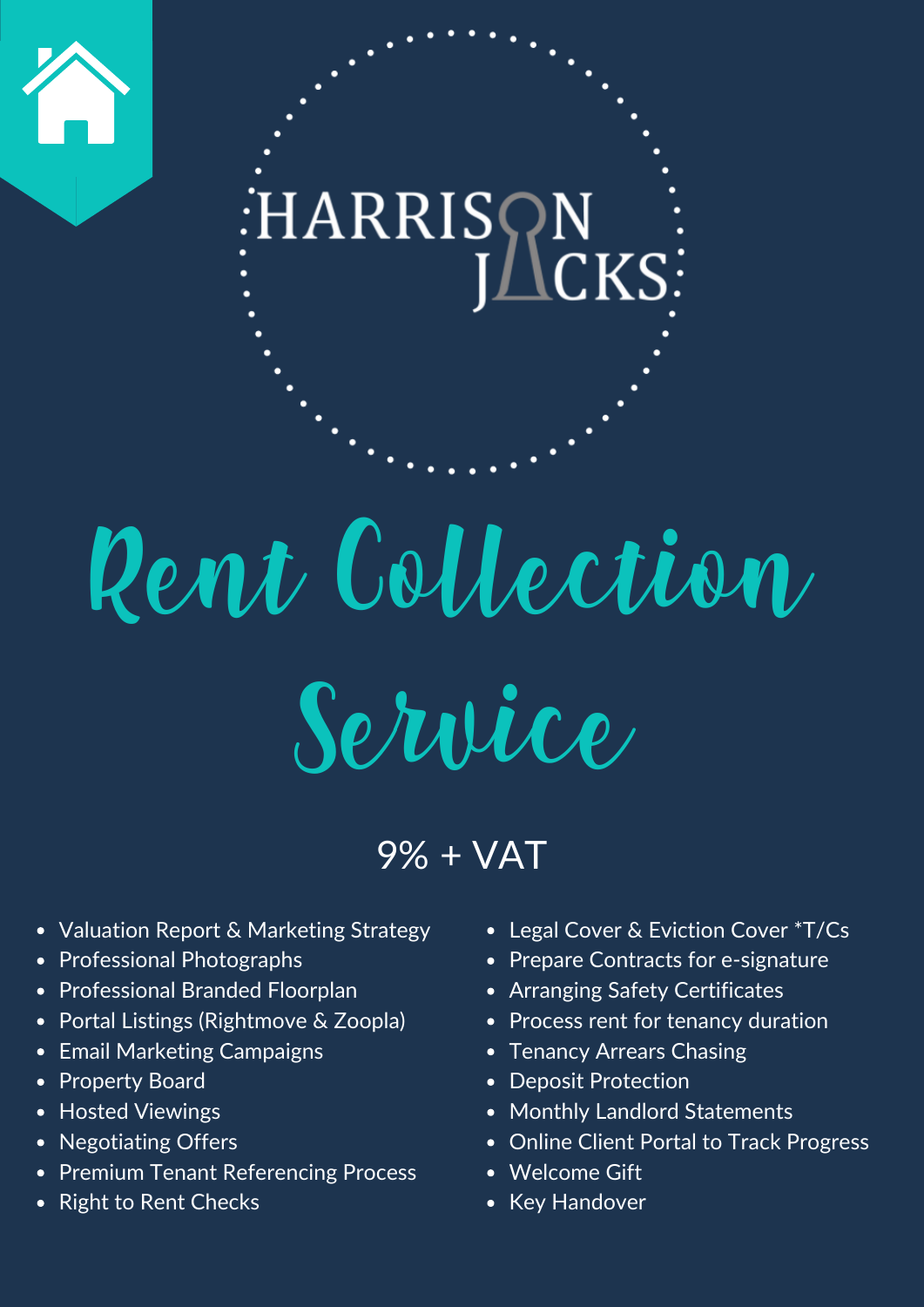

## Managed Service

#### 13% + VAT

All of the above **PLUS** 

- Keep you compliant with legislation
- View maintenance progress and tasks via your online portal
- Organise all safety certificate renewals
- Organise repairs and maintenance
- Assigned a dedicated tenancy manager
- 24 Hour emergency contact for tenants
- Transfer of Utilities
- End of Tenancy Deposit Reconciliation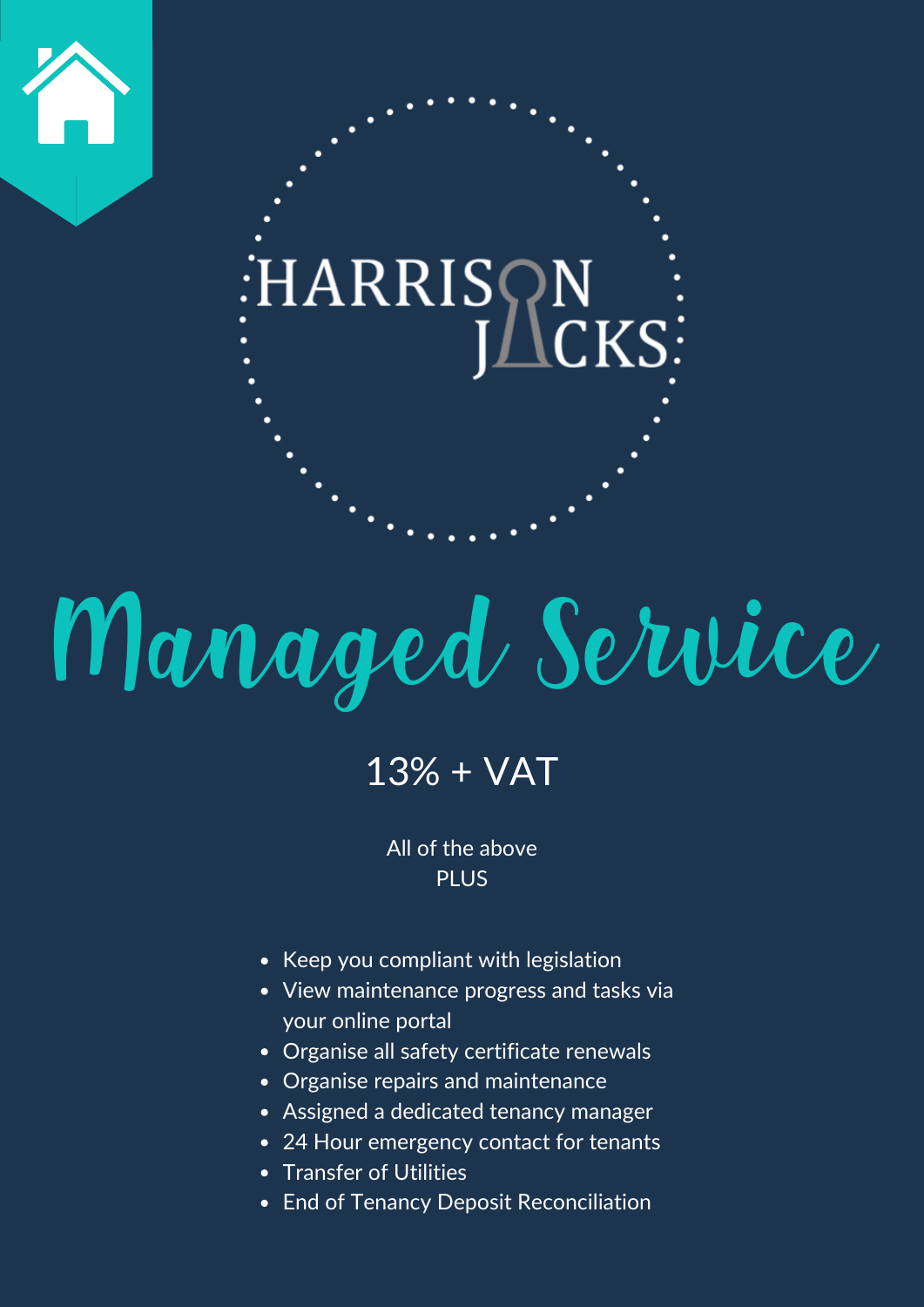

## VIP Premium



### 16% + VAT

All of the above PLUS

- \*Rent Guarantee Insurance
- Access to Tenancy Legal Advice via our supplier Propertymark
- \*Gas Safety Certificate Included
- \*EPC Certificate Included
- \* EICR Certificate Included
- Deposit Dispute Reconciliation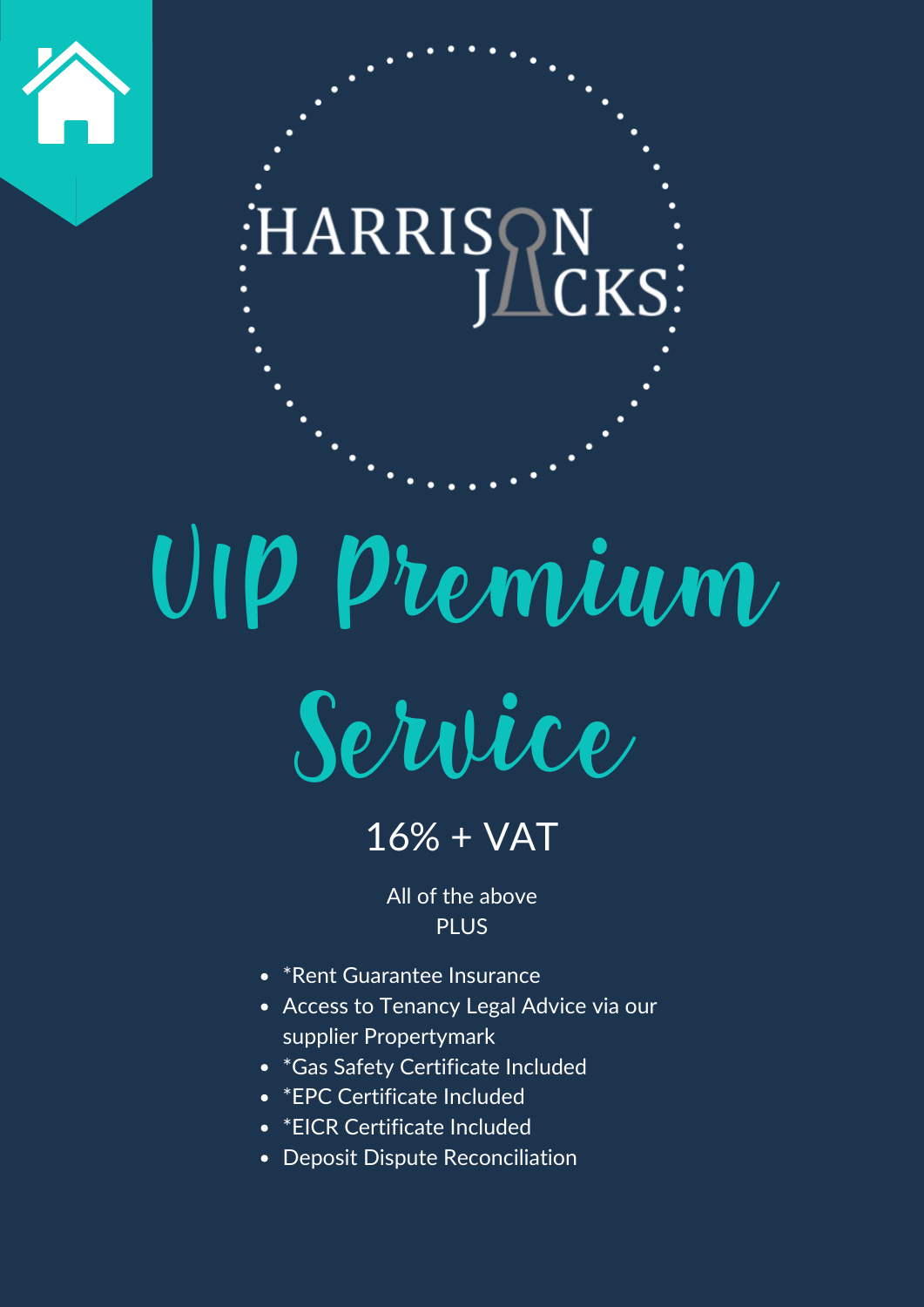

Step 1 Step 2 Step 3 Step 4

Choose your Package

Sign the Terms of Business

Pay your Initial Payment

Select your Tenants

Step 5 Choose any additional Services Safety Certificates Rent Guarantee Insurance Key Cutting